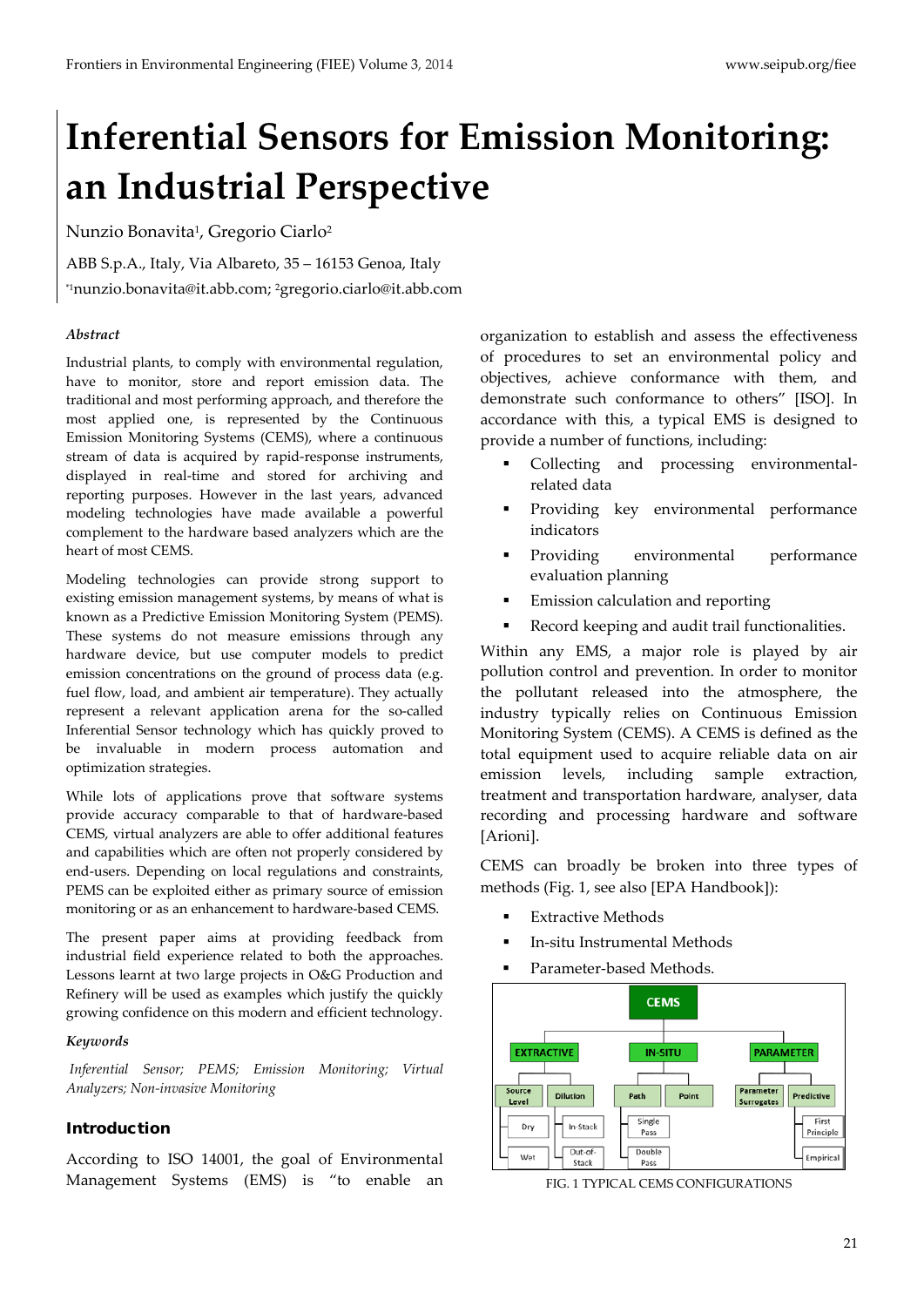There are two classes of parameter–based methods: surrogate and predictive.

Surrogates may be used to determine the compliance of a source with the emission standard. Predictive parameters are applied in cases where a functional relationship between process conditions and emission levels is such that it cannot be properly described by a single parameter. This is where the inferential sensor technology applies under the name of predictive emission monitoring system (PEMS).

PEMS are software-based systems that exploit advanced mathematical models in order to estimate emission values. Typically PEMS models are built on process data, such as fuel flow, load, operating pressure and temperature. PEMS provide an effective way in order to obtain a continuous stream of (estimated) emission values in process units where CEMS are not present. According to a growing number of environmental regulations, plants are allowed to lease a portable CEMS to gather sufficient emissions data to build and validate mathematical models.



FIG.2 INFERENTIAL MODELING FOR EMISSION MONITORING

Once the models have been qualified, temporary CEMS is removed and replaced by the inferential-type system. PEMS can also be used as a back-up if a CEMS is in place, and irrespective of which role it plays, it provides numerous benefits in different applications [Samdami].

# Inferential Sensors and PEMS

Highly complex processes mostly characterize modern industrial plants. The complexity stems from the number of inputs and outputs, the frequent occurrence of delays, the inherent process non-linearity and the high degree of interconnection between the various process units (heat regeneration, recirculation, etc.), indispensable to make production more energy efficient.

Complexity management strategies need to access accurate, timely and reliable information on process conditions in order to properly select the set of actions

which can assure safety, mitigate environmental impact and optimize economic performances.

Modelling techniques have become a key pillar for control and monitoring strategies for its capability to provide compact and efficient descriptions of the behaviour of a process or event. Essentially models are based on equations which are able to compute values of unmeasured variables using other process variables as input values. Depending on the nature of the model, this may or may not represent a causal relationship.

One of the main application of modelling in process control aims at inferring hard-to-measure variables from other measurable process variables. Paradoxically hard-to measure variables are often among the most important ones for plant economic performances, as they include final or intermediate product qualities. Because of their relevance they are traditionally measured through devoted and expensive laboratory tests. However meaningful results are affected by two kinds of problems related to their limited availability (analysis are performed infrequently, usually 1-4 times a day) and the unavoidable delays (one or more hours) due to sample extraction and processing times. These problems have heavy impact on overall performances often preventing any possibility for process optimization. A possible solution is represented by including more and more process analysers in the process, but this could result expensive (both as Capex and Opex, due to disposables and calibration costs) and difficult to be implemented in harsh environment or when available room is an issue.

Inferential sensors have been designed, developed and deployed mainly to provide a practical and affordable alternative to process analysers. They are in fact able to deliver reliable, real-time and continuous estimation of critical quality variables with a non-invasive technology requiring much less initial investment and only a fraction of the maintenance costs.

The fundamental principle behind inferential sensors is that there is a functional relationship between the variables to be predicted and process operating conditions [Qin]. Since 1978 when the Kalman filter approach was proposed, once a state space model is available [Joseph and Brosilow], several different technologies have been exploited to the scope. Nowadays there are two poles in modelling technology, the theoretical and the empirical [Bonavita and Matsko]. A theoretical model is derived from scientific principles such as conservation of mass,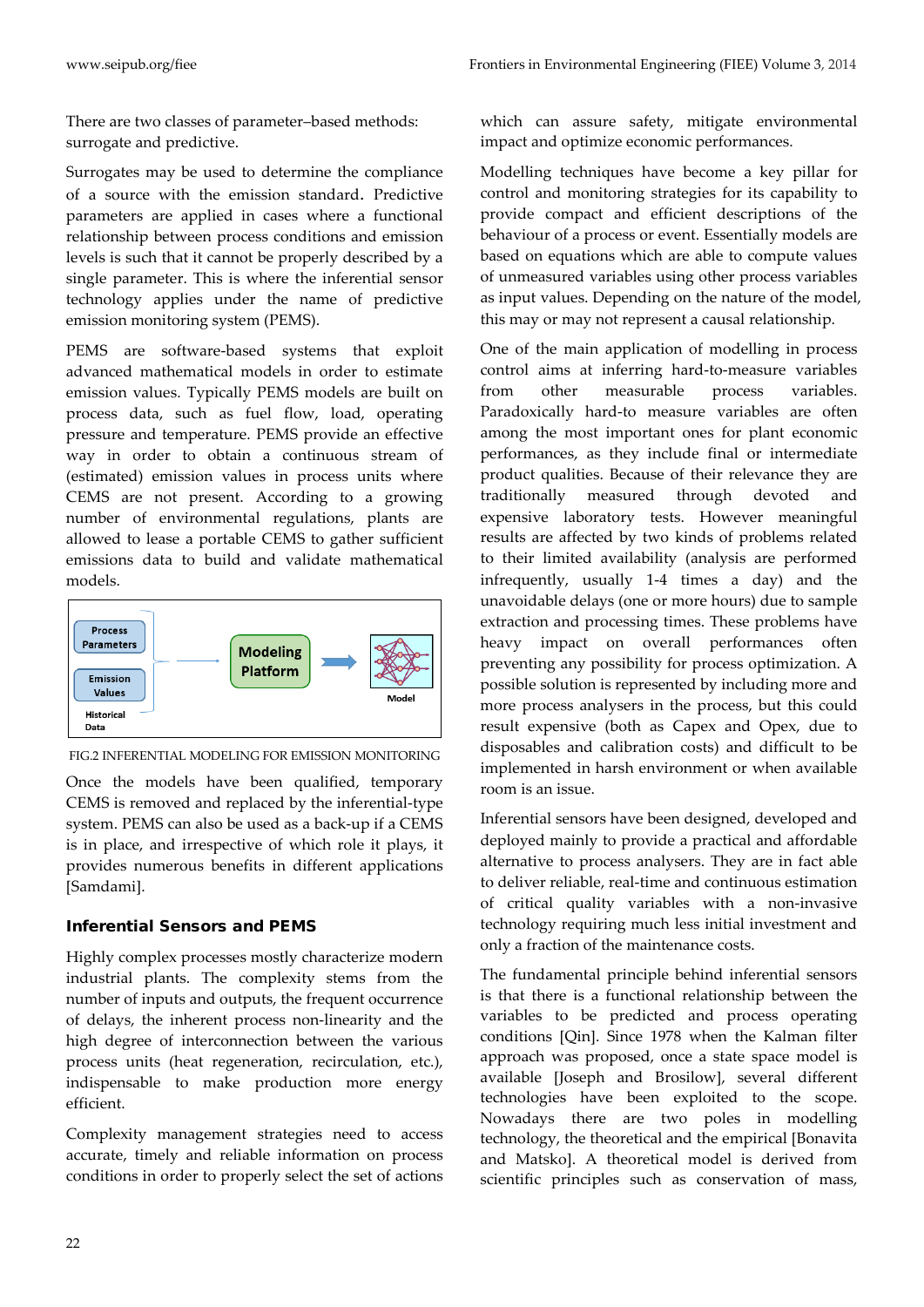energy and species, and the laws of thermodynamics. An empirical model is mathematically derived from collected process data. Valid theoretical models always provide a causal relationship, while an empirical model may not. The empirical model may just imply that the same driving forces move both the input and output variables, and that they are related by the underlying theoretical model. So the user must insure that the underlying process does not change behaviour if an empirical model is used.

In practice, full theoretical models, although in principle very powerful, require such an effort so as to make them very expensive to derive and only used in full scale optimization projects.

On the other side the massive presence of computers and IT technology in control room has made process plants become actual "data-manufacturers", where hundreds of thousands data are collected and stored each day [Bonavita and Martini]. With such an abundance of "raw data" the problem moves from how to write and solve complex theoretical equations to how to manage process data in order to distillate a reduced amount of valuable key information. A number of data processing and modelling techniques come to help the end-user and are included in several software packages that are commercially available in user-friendly formats, reducing the entry barrier to the scope.

The merging of the reduced developer effort (and competence needed), the abundance of data and the growing power and ease of use of data mining techniques, makes quite a case in favour of the empirical modelling approach.

While real-time product quality prediction was the original reason for developing inferential sensors, starting from mid-90s air emission monitoring became a relevant application field as well [Keeler]. The extension is pretty straightforward: like Inferentials are a convenient alternative to process analysers, so PEMS can be the same for hardware-based CEMS. Although there are relevant differences mainly due to regulations and implementation (for example PEMS outputs are very seldom used for closing control loops), the two applications share most of the technical challenges.

In the last fifteen years, many projects have proven that software systems are practically just as accurate as the hardware-based CEMS. In addition, virtual analysers offer other exclusive functionalities that can:

**IDENTIFY** the key variables that cause emissions

- Automatically validate sensors
- Reconstruct emission levels from historical data when the hardware device fails
- Complement and enhance process optimization strategies.

However PEMS penetration has been slower than expected and seems ready to accelerate just now [Shoker]. A reasonable explanation is that not enough attention has been paid to practical implementation issues. As a matter of fact, PEMS technology is at the crossroad among different technical disciplines, combining knowledge and expertise from process automation, process analytics and Information Technology.



FIG.3 PEMS KEY TOPICS

To fulfil the requirements from the industry and deliver an effective solution, PEMS providers must be able to condensate their know-how in process and analytics and integrate it within the complexity of plant infrastructure and network.

In the following a number of lessons learnt and experience-driven considerations will be shared complemented by two actual case studies related to the use of PEMS in industrial applications.

# Industrial Applications Fields

Inferential analysers are nowadays a widely accepted technology for emission monitoring purposes, although their usage is quite different depending on the provisions of the local environmental regulations. Essentially PEMS can play two main roles:

- As the primary source for emission monitoring; this option is accepted by several US states and by a growing number of countries especially in Middle East [Shoker].
- As a back-up of traditional CEMS to provide a redundant measurement which increases the availability of emission data. This option is acknowledged especially in Europe and Far East because of the possibility to extend the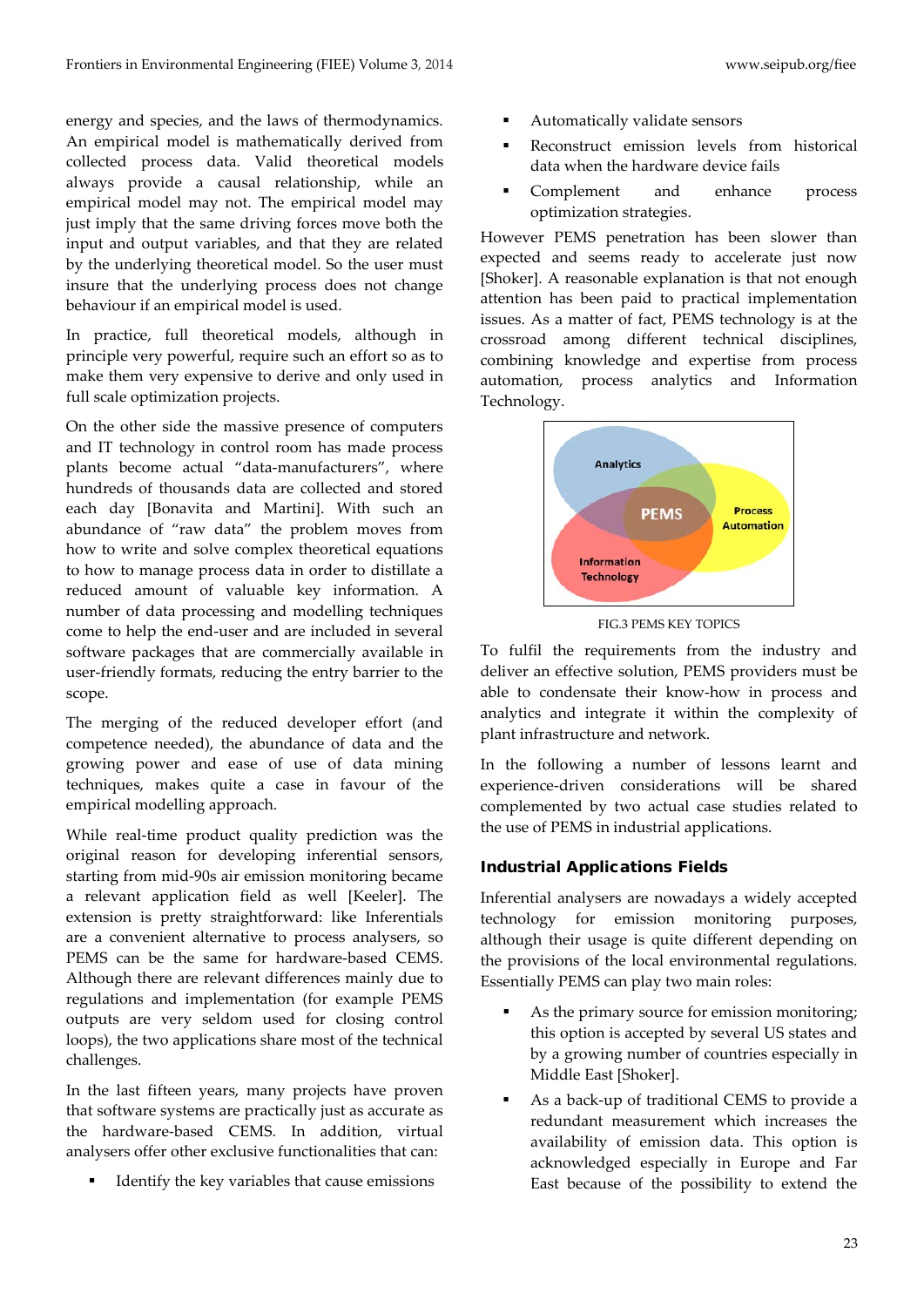www.seipub.org/fiee Frontiers in Environmental Engineering (FIEE) Volume 3, 2014

service factor of CEMS, covering periods when the hardware-based devices are not available because of failures or maintenance activities.

There is also a third possibility for PEMS usage, which is somehow an intermediate between the back-up and the primary source approach: predictive systems allows the extension of emission monitoring programs from campaign-based to continuous ones.

In the last section of this paper two industrial applications where authors have been involved will be briefly described in order to outline the different approaches and the peculiarities of each one.

## *PEMS Project Workflow*

No matter the final applications, implementing a PEMS systems encompasses three main activities:

- Data-collection
- Model building and off-line validation
- System commissioning.

The data-collection phase is aimed at gathering a baseline of process and emission data to be used for model development. This phase is quite different if PEMS is designed to back-up an existing CEMS or to act as the primary emission monitoring tool. In the first case the data-collection can be easily performed extracting emission and process data from plant data acquisition systems (e.g. historian, EMS). Otherwise, a temporary analyser has to be installed at plant-site for a period in order to collect pollutant concentration values, while in parallel real-time values are gathered from the control system.

The data-collection phase has to be accurately designed and executed in order to cover all the normal operating conditions and to ensure the maximum reliability and robustness to the final models. The key requirement is related to the characteristics of the data: emission and process data must be in raw format with minimal or no time-compression factor in order not to lose relevant information concerning variability of the different operating and emission parameters. It is in this phase that analytical competences have an invaluable role: choosing the best technologies for the temporary analysers to be installed at site and validating the provided emission measurements (allowing, for example, a pre-identification of badquality data) will have a tremendous impact on system final performances.

Model building and validation are "the heart" of any PEMS project: it includes all the tasks from preprocessing of raw data to the final testing of the inferentials and requires the usage of advanced statistical, mathematical and modeling techniques. The amount of mathematics and statistics to be used here is not trivial and could represent an entrance barrier to this solution (and actually it did in the past). However technology comes to help the developer with advanced software packages which provide powerful algorithms in easy-to-use formats and environments

Several years of experience allow to specify at least three critical phases where IT and data management tools are essential for PEMS successful implementation:

- Data Pre-processing, which includes the removal of outliers and other bad-quality data, the definition of the proper sampling time and the identification of the most representative variables to be used for model development. An easy to use interface is crucial to exploit advanced statistical methods, like Principal Component Analysis (PCA), that support the developer in creating much better performing models.
- Model Building itself, where a number of modelling techniques, such as Artificial Neural Networks (ANN), Genetic Algorithms, Partial Least Squares (PLS), could be selected and used depending on goals and constraints. In particular neural networks have proved to ensure the needed flexibility and robustness to the models and are commonly used for emission monitoring purposes.
- Model Validation, where models have to be carefully validated off-line in order to ensure their performances and reliability is suitable for on-field application.

Several commercial packages are nowadays available in order to assist PEMS engineers in the phases above. No wide spread of PEMS is and will be possible without their presence and further progress.



FIG.4 EXAMPLE OF A SOFTWARE FOR PEMS DEVELOPMENT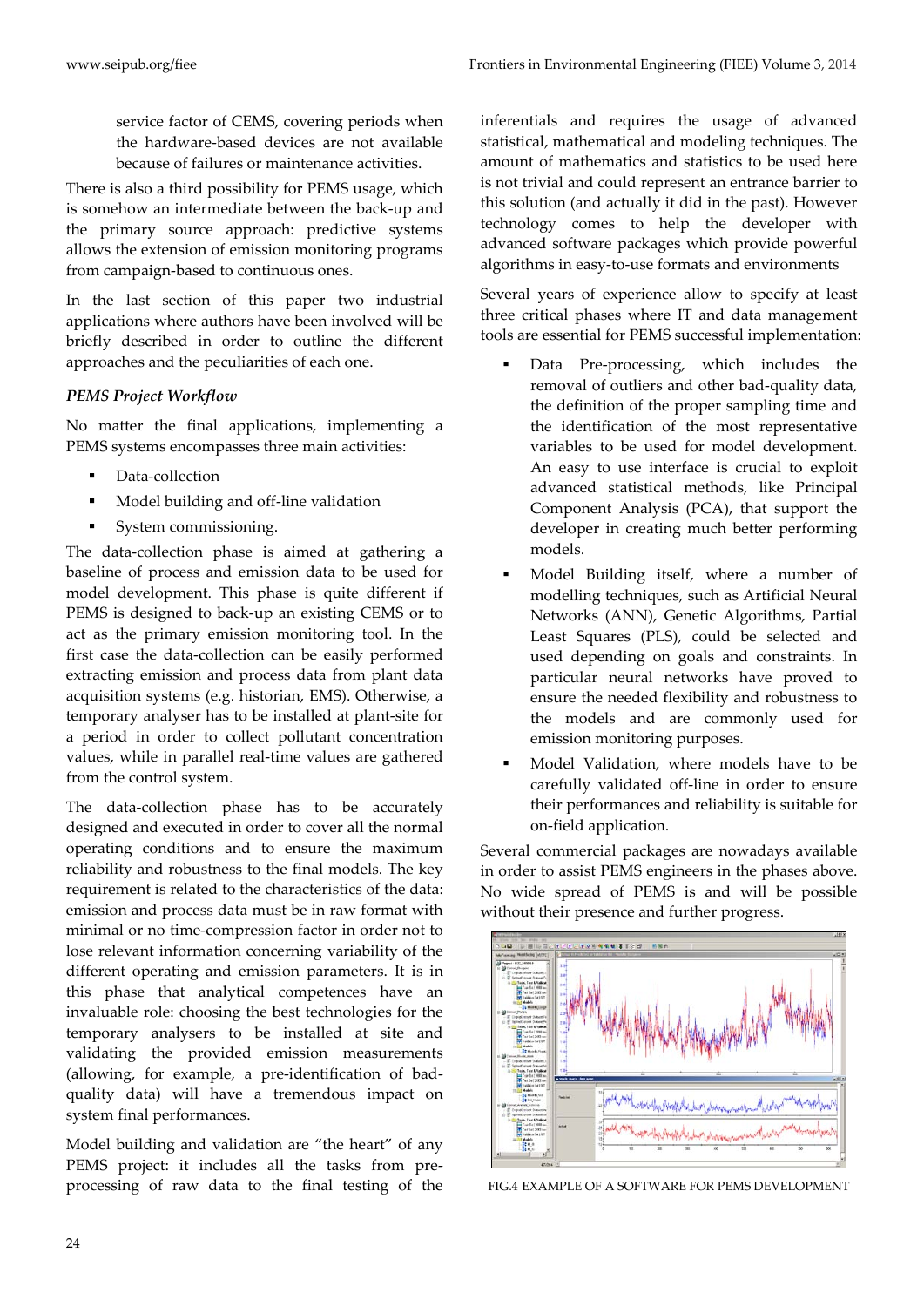The final stage of PEMS projects is the implementation of the models at plant side: here they must be properly installed in computing platforms connected to the basic automation layers so to be fed with the real-time process values in order to generate the required predictions (see Fig.5).



FIG.5 ON-LINE MODEL DEPLOYEMENT

Putting the models on-line is not enough. A number of possible additional schemes could be added to improve PEMS performances. For example, when a physical measurement is available (e.g. from infrequent lab analysis or from CEMS if PEMS acts as back-up), models are typically accompanied with a periodic recalibration procedure able to improve their accuracy over the time. These strategies compute the discrepancies between model prediction and physical measurement. The difference is statistically treated (in order to mitigate possible errors from noise or outliers and provide bumpless adjustment) and, if exceeds predefined thresholds, a recalibration factor is calculated and added to the model output, enhancing its accuracy and avoiding drift in case of failure in input sensors.





From an operative point of view it is very important that the recalibration strategies are implemented in order to update models only when a statistically significant change in the process is detected.

### *Practical Issues*

From an industrial perspective, the development of an effective PEMS solution is much more than the simple creation of the models, but it is a combination of several ingredients that have to be put properly together.

As seen, process and automation know-how has a major role. PEMS developers need an extensive and sound understanding of process dynamics and control strategy in order to check and validate the inputs from mathematical and statistical tools. Another fundamental element to be considered concerns final PEMS implementation at plant. Developing reliable and accurate models is not enough to fulfil end-users requirements: successful applications necessitate to overcome the gap between the advanced modeling techniques and the implementation in the control room. The seamless integration with the existing infrastructure is crucial in order to provide an effective solution. Predictive systems have to be able to dialog and interface with other automation layers through standard communication protocols, minimizing times and efforts for the commissioning phase.

When installing PEMS on site, providers shall take into account also that plant personnel is often not familiar nor comfortable with advanced mathematical and modeling techniques. Software platform shall be fully transparent to the operators regarding the technology background but must provide them all the relevant information concerning emission values in a clear and manageable way. This point is clearly of paramount importance since it makes the solution truly effective once at site: otherwise, the risk is to develop a very powerful application which operators are not confident in because of its "complexity".

A final and often neglected issue to be considered is related to application maintenance. Generally process units operate under time-varying conditions. Different market requirements, feed or raw material quality variations, normal component aging slowly may drive unit conditions outside the 'window' which has been explored (and modelled) during project execution. Because empirical models, and neural networks in particular, are not specifically good in extrapolating [Qin], it is recommended and good engineering practice to foresee a periodic data collection campaign (usually 1 week per year) which will be used to retune and refine the models. Further than improving the overall PEMS performances ("Neural networks learn from experience") this practice will also allow to increase detailed process know-how and personnel awareness on what's going on and how the plant is behaving. Because of the impact on long-term performances, logistics and cost of yearly maintenance should be taken into consideration in the life-cycle cost assessment. From a practical perspective periodic recalibrations highlight the benefit of wide-spread service networks which can efficiently perform the after-commissioning activities with minimal intervention time and reduced cost.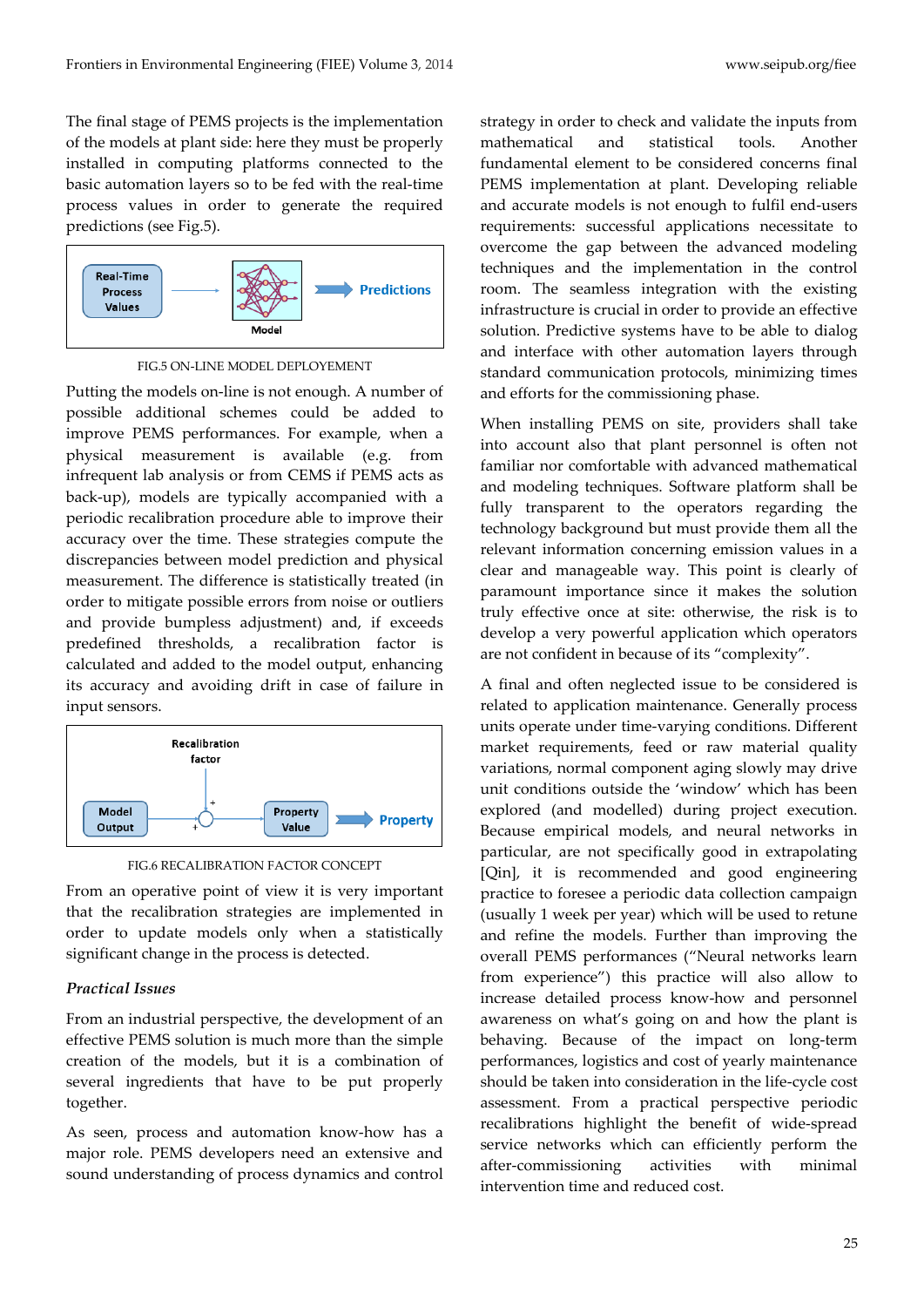# Case Study I: PEMS as a Primary Monitoring Source

PEMS have been successfully implemented as the primary emission monitoring source at a gas injection unit in a major O&G production facility in the Gulf Region.

The injection plant is made of two parallel compression trains: before injection, gas undergoes two compression stages each driven by a gas turbine, as depicted in figure 7.



FIG. 7 GAS INJECTION PLANT LAYOUT

PEMS solution was developed in order to monitor the following pollutant emissions from each gas turbines:

- NOx;
- $-$  SO<sub>2</sub>
- $\bullet$  O2;
- $\overline{C}$
- CO<sub>2</sub>.

In order to acquire the emission values needed from models creation, a temporary CEMS was used at each stack, while a simultaneous set of data was collected directly from the plant control system thorough a standard OPC protocol. This data-collection phase lasted about six weeks in order to cover the widest range of operating conditions, providing an adequate baseline for an effective predictive solution.

Following the data gathering, plant and emission data were processed in order to remove bad-quality data and outliers and to identify the relevant variables to be used as input for the models. Each model was developed using a set of 6-8 input identified among most relevant process (e.g. fuel gas flow, exhaust gas temperature, compressor gas flow) and ambient parameters (e.g. air humidity). Feedforward neural networks were chosen as model architecture since they proved to be the most accurate and robust.

Inferential models were implemented at site and integrated with the existing IT infrastructure: a standard OPC protocol was used to gather real-time data from plant DCS and to write back the predictions. After the commissioning, an Environmental Protection Agency (EPA) assessment was performed in order to verify system performances and compliance to the applicable regulations [EPA]. PEMS estimations were compared with the measurements of a certified temporary CEMS: 18 test runs lasting 30 minutes each at different operating conditions were performed in order to calculate PEMS relative accuracy:

| <b>Pollutant</b> | <b>RA (95% Load)</b>    | RA (100% Load)          |
|------------------|-------------------------|-------------------------|
| о,               | < 10%                   | < 10%                   |
| NO <sub>x</sub>  | < 10%                   | < 15%                   |
| SO <sub>2</sub>  | Undetected<br>$(1$ ppm) | Undetected<br>$(1$ ppm) |
| CO               | < 10%                   | < 15%                   |
| CO,              | < 10%                   | < 10%                   |

FIG. 8 FINAL PERFORMANCES OF THE SYSTEM

PEMS performances proved to be comparable with the temporary CEMS, allowing to obtain the final certification.

# Case Study II: PEMS as an Enhancement and Back-up to Hardware-based CEMS

A major European refinery had the necessity to increase the up-time of its Emission Monitoring System in order to fully comply with local regulation in terms of emission data availability. Environmental authorities may impose plant shutdown in case pollutant concentration data are not available for extended periods. The end user chose to install PEMS to back-up traditional CEMS installed at two relevant units: Fluid Catalytic Cracking and Sulphur Recovery Units.

PEMS system was designed to provide an estimation of the following pollutant parameters from each plant:

- NO;
- SO2
- $\bullet$  O2;
- $CO;$
- Flue gas flow;
- Particulate.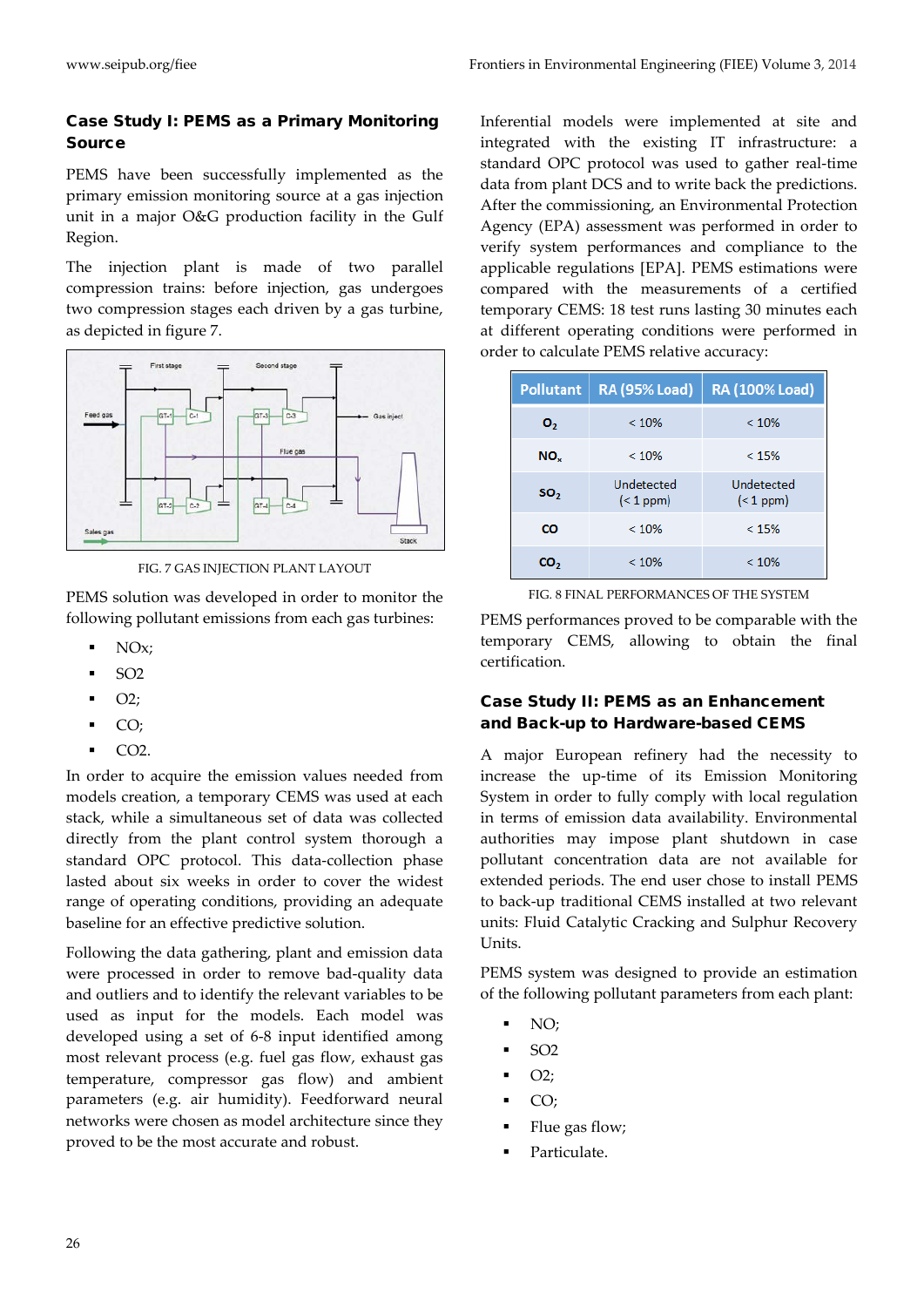SRU and FCC processes determined additional challenges to the development of an effective inferential solution: their operations (and consequently the final emission output) are strictly related to the characteristics of the processed feeds and to the performances of the upstream units which are obviously subjected to wide and unforeseeable variations.

Historical process data and emission values were extracted, respectively, from the plant historian and the emission data acquisition system in order to gather a significant set of information suitable for model creation: a six month baseline of synchronized data were necessary to assess properly the model building and validation phases.

During the model building phase a close interaction with plant personnel was instrumental to support PEMS developing team in identifying model input variables, validating simulations and tests performed through PCA and other advanced mathematical techniques. Once the design and validation phases were completed, the predictive system was commissioned and integrated with the existing IT data acquisition system, allowing the usage of predicted measures for the refinery bubble limit when CEMS are out of service.





The adoption of PEMS as a complement to the traditional HW-based system provided the plant with a very accurate alternative to traditional HW-based analysers, allowing to comply with the provisions of the environmental regulation and to extend the operating availability of the emission monitoring system well above 97.5%. Fig. 9 shows the excellent agreement between CEMS and PEMS, and the reliability of the latter during the period when CEMS had to be shut-off for Periodic Maintenance.

### **Conclusions**

Industry focus on emission monitoring is growing significantly due to the ever increasing public perception and interest on environmental matters and to regulating frameworks that are becoming more and more stringent. PEMS have shown the capability to provide a valuable alternative to traditional HW-based analysers, offering comparable level of performances and reliability. Plant owners are becoming more and more aware of PEMS potentialities and are focusing their interests on this technology. However as this paper has described, the development of effective data-driven solutions for emission monitoring is not so straightforward.

Basing on the experience acquired on several years applying inferential technologies for both quality and emission monitoring, PEMS implementation at production sites is bounded to the fulfilment of these three fundamental requirements:

- Technology: since the model creation phase involves the usage of complex mathematical and statistical routines, it is required an easyto-use software environment to enable the user to perform all the engineering steps in an easy and effective way. In addition PEMS require to be integrated within the plant network and automation infrastructure: this means that standard interfaces and communication protocols shall be provided in order to dialog with every system present at site.
- Know-how: to develop an effective solution, engineers should have an extensive background encompassing from process knowledge to automation and control strategies skills, from base instrumentation expertise to advanced analytics competences.
- Local presence: a wide-spread network of technicians and engineers is crucial to provide support to the users during the different phases of a project. In addition, local resources can be easily contacted and, if needed, mobilized in order to perform upgrades and first level services on the system.

PEMS successful diffusion is mainly conditioned by the acknowledgement and the overcoming of these potential issues. Some companies structured to overcome the hurdles and are now able to deal with PEMS challenge on a global scale.